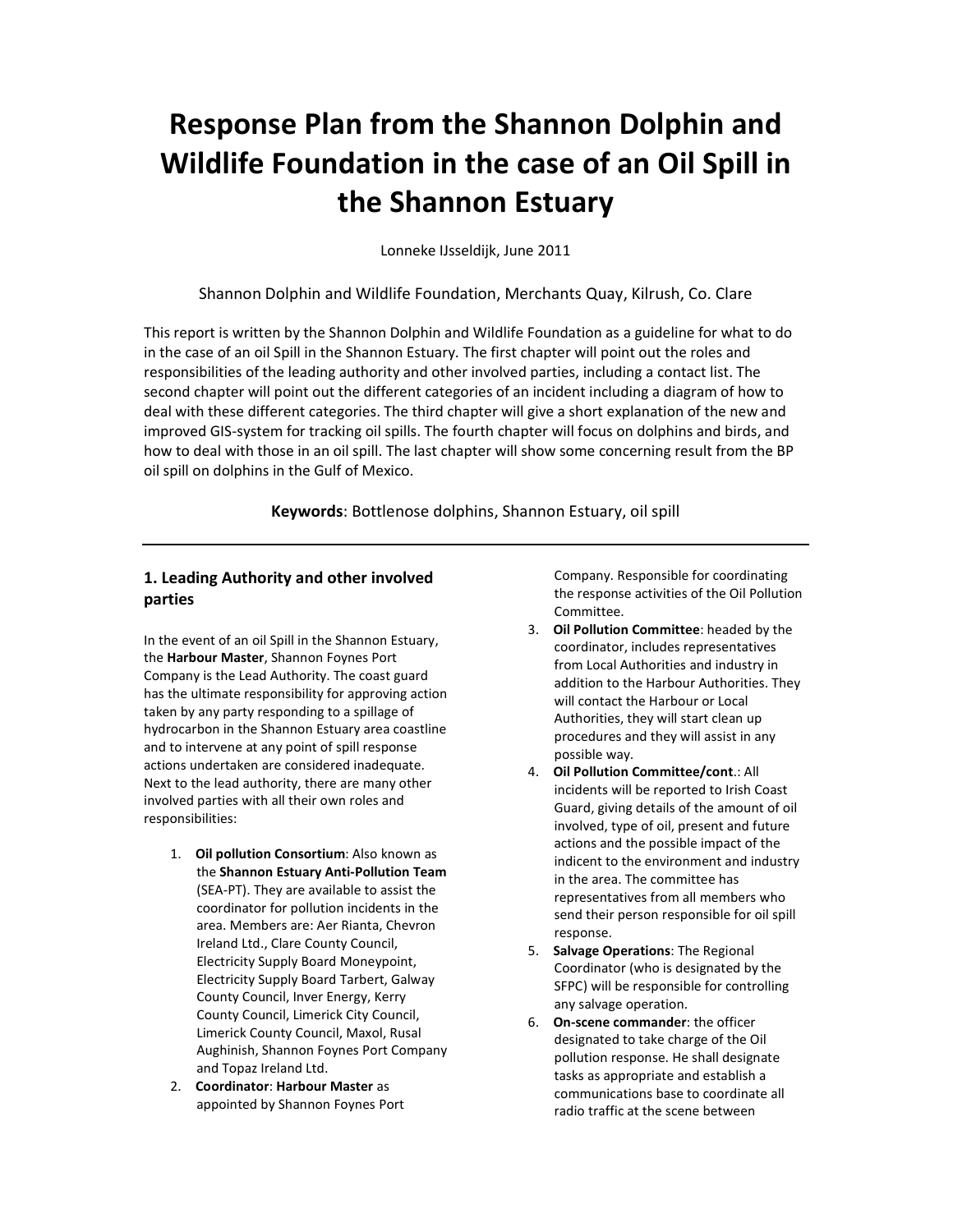watercraft, aircraft, shore radio and the command or control centre.

- 7. Department of Transport: overall responsibility for dealing with all aspects of oil pollution of the sea and coastal areas.
- 8. Irish Coast Guard: under the directorship of Chris Reynolds. Responsible for all marine emergency services. Reporting to the Marine Pollution Response Team.
- 9. Environmental Protection Agency: no responsibilities but could be called up for assistance.
- 10. Local Authorities: carry out shoreline clean-ups under the control of the pollution officer.
- 11. Foundations: The Shannon Dolphin and Wildlife Foundation and the National Parks and Wildlife Foundation will assist wherever they can and provide advice.

When a spill occurs, the spiller needs to remember the following four things: Safety comes always on number one. When you are sure that you and your crew is safe, try to stop the spilling. When you have managed to get the spill under control, report the spill to the Harbour Master and the Irish Coast Guard (a contact list is added in Appendix 1). They know how to deal with everything, just make sure you cooperate with them. There are three different categories of incidents, explained in the next chapter.

## 2. Subdivide of spill

It is important to subdivide the amount of spilling into different groups, so the people on shore know how to deal with it. For this reason, there are three different tiers:

Tier 1: A tier 1 incident is one in which a small spill be dealt with by personnel in the immediate vicinity and has no external impact.

Tier 2: A tier 2 incident is one which will require the combined resources of the organizations represented on the Shannon Estuary Oil Spill Committee. It will also require the involvement of regulatory bodies, local authorities, advisors and advisory bodies. In general, all spills in the Shannon Estuary, other than minor ones, will require a Tier 2 response.

Tier 3: A tier 3 incident is a major oil pollution event with potential for actual environmental, social and economic impacts. It will require local, national and probably international resources.

Please note: All Tiers need to be reported to the Irish Coast Guard. A table of how to deal with the different tiers is shown in Appendix II.

# 3. Oil Spill Tracking Model

When an oil spill is reported, the Shannon Estuary Oil spill tracking model and vulnerability atlas will be used to maintain the spill.

The Shannon Estuary Oil Spill Tracking Model and vulnerability atlas is a new and improved oil spill tracking model that is set up by the Shannon Foynes Port Company. In this program, an oil spill can be followed as it spreads out, and is moved by the wind and surface currents. The loss of volatile components to the atmosphere and the formation of emulsion of the oil in the water are modeled. When a spill is reported, the response coordinator can: input the location and size of the spill, input the duration of the spill and the type of oil, see on the screen the movement of oil slicks and can predict where it may come ashore. By doing this, he can view the online relevant ordnance survey maps, aerial photographs and admiralty charts of the Shannon Estuary and coastline. Information on Special Areas of Conservation (SACs), Special Protection Areas (SPAs), areas of importance for fisheries, areas where marine mammals congregate and life on vulnerable salt marches and other ecologically sensitive areas can be obtained very quickly.

There is also information available about aquaculture sites, yacht clubs and marinas, recreational beaches, harbours and port installations and industrial sites, where cooling water is obtained from the estuary. By having this information, other information as places where vehicular access to the shore can be obtained, small harbours where boats can be used to combat oil slicks and locations where booms can be deployed gets immediately accessible. So, with the help of this GIS-system, the consequences of an oil spill might be reduced.

## 4. Effects on wildlife

Every oil spill has a different effect on wildlife and the surrounding environment. This is all depending on:

- The type and quantity of oil spilled;
- The location of the spill;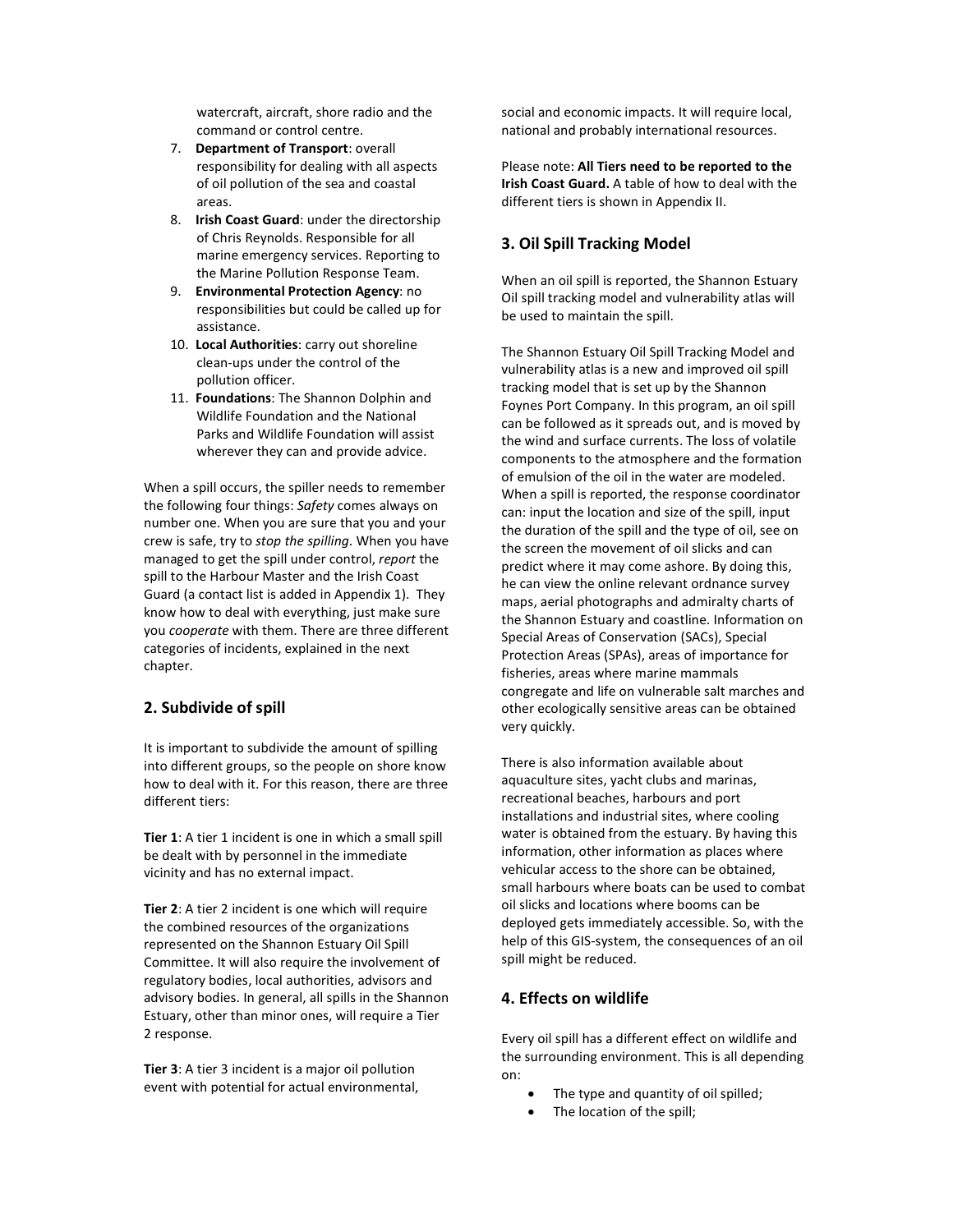- The proximity of vulnerable areas and resources;
- The species of wildlife in the area at the time when the spill is taking place;
- The timing of breeding cycles and seasonal migrations;
- The weather at sea during and after the spill.

Oil effects marine life by coating their bodies with a sticky layer. Many oils become stickier over the time and adhere to wildlife even more. Since most oil floats on the surface of the water, it can affect many species of marine animals and sea birds as they will not necessarily avoid an oil spill. Fish and sea birds are attracted to oil because it looks like floating foot or a big school of fish. Oil spills may also affect marine mammals.

The type of oil that is spilled is very important and differs a lot from each other. As an example, oils such as refined petroleum products do not last as long in the marine and estuary as crude or bunker oil. They are not likely to stick to a bird or animal, but on the other hand: they are much more toxic than crude oil or bunker fuel.

The next to subparagraphs will focus on oil spills on dolphins and on birds, as these are the main to species of wildlife that live in the Shannon Estuary.

#### Oil on dolphins

Oil can cause many problems for the Bottlenose Dolphins (Tursiops truncatus) in the Shannon. Marine mammals lose body weight when they cannot feed due to contamination of their environment by oil. Dolphins may inhale oil of oil vapor what can cause damage to the airways and lung disorders. The oil can also affect the eyesight. When marine animals or sea birds ingest oil by accident, it can caused ulcers or bleeding in their stomach. Oil can also cause irritations skin, mouth and nasal cavities. Next to all the above things, there are many other things to keep in mind like passing toxic true breeding or mother milk, damage to fish eggs and larvae, stress and other inner diseases.

#### Oil on seabirds

Oil can cause hypothermia in birds by reducing or destroying the insulation and waterproofing properties of their feathers. Birds become an easy prey, as their feathers being matted by oil make them less able to fly away. The oil also makes the feather heavier and the sticky feathers cannot trap enough air to keep them buoyant, what can cause the birds to drown.

Birds also lose their body weight as their metabolism tries to combat low body temperature. They become dehydrated and may starve as they give up or reduce drinking, diving and swimming to look for food.

So, what happens when birds come into contact with oil? Oil damages the structure of the feather, allowing water to penetrate onto the skin. The body temperature of a bird lies between 39 and 42 degrees Celsius. When a bird gets oiled, is uses up all its fat reserves trying to stay warm. When they cannot longer keep themselves warm, they will try to get out of the cold water by beaching itself or by jumping onto boats and rocks or anything else they can reach. They will no longer be able to hunt, they will become waterlogged and they possibly drown. Besides that, they are hungry as they cannot hunt. This is because they are not able to dive anymore and their body condition will continue to deteriorate. They also get dehydrated as they get their fluid from their food.

When a bird beaches itself, it is cold, hungry, dehydrated, thin and frightened. Washing it immediately will almost surely kill it. Early capture improves rehabilitation success rate, because the birds which are still on the water are still strong. Capturing and bird can be difficult and dangerous and the washing of them is very hard on the bird. The bird needs to be strong, rested, re-hydrated and have restored some body fat to deal with the stress of the wash.

With an early response, life can be saved. Make sure to provide the following when you want to save oiled birds:

- Heat if it's too warm for you, it is probably perfect for the bird;
- Fluid stomach tubed every couple of hours;
- Soft surface to protect keels and heels
- Quiet minimize stress
- Dark will calm the bird

The Shannon Foynes Port Company have purchased equipment to handle up to 200 birds (Beades, 2011).

#### 5. Dolphins and the BP oil spill

The deepwater Horizon Oil Spill in the Gulf of Mexico on the  $20<sup>th</sup>$  of April 2010 was the largest accidental marine oil spill in history of petroleum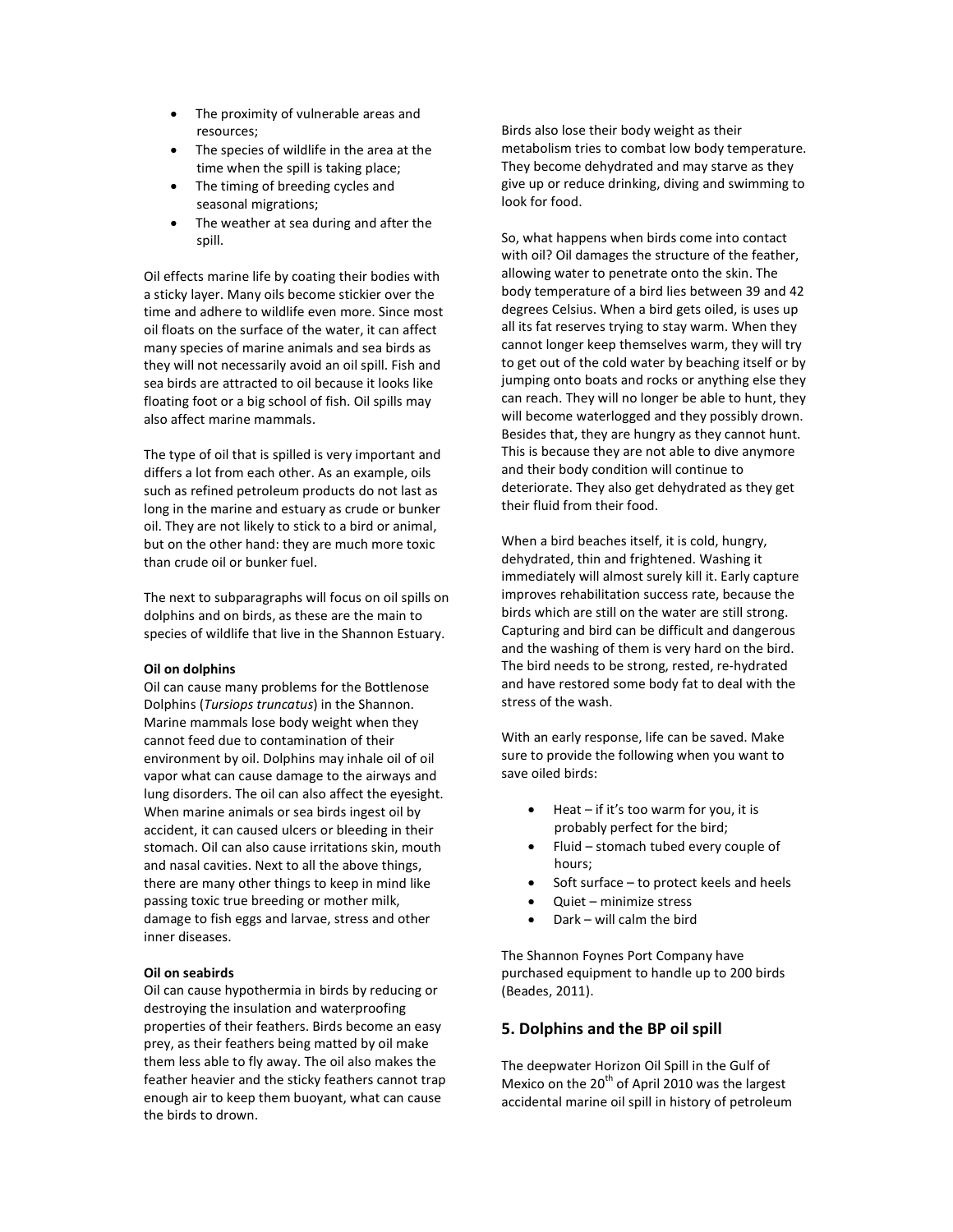industry (Telegraph, 2010). The spill was finally stopped after three months, but had released about 4.9 million barrels of crude oil (Hoch, M. 2010). The spill caused huge damage to marine, wildlife, tourism and fishing industry in the Gulf of Mexico.

Lately, there seems to be a change in bottlenose dolphin strandings numbers in and around the Gulf. Large numbers of bottlenose dolphin carcasses are washing up on the shore along the coast of Mississippi and Alabama. Within this,

there is an abnormal high number of stillborn and newborn dolphins that washed up (Krech, R. 2011).

Scientist have confirmed that they found oil on the carcasses which can be linked to the BP oil spill. The National Oceanic and Atmospheric Administration (NOAA) said that of the 406 dolphins that washed up ashore in the last 14 months, 15 of them that oil on their bodies. Of that number, eight have been linked to the oil spill from BP. This raises new concern about the true impact the oil disaster had on the food web (Herrmann, L. 2011).

### Acknowledgements

We would like to thank Hugh Conlon of the Shannon Foynes Port Company for facilitate the SDWF involvement in the Shannon Estuary Oil Pollution Response Plan.



# Literature

Beades, P. (2011) Presentation: What happens when birds come into contact with oil?

Herrmann, L. (2011) Scientist confirm oil on dead dolphins came from BP oil spill.

Hoch, M. (2010) New estimated puts gulf oil leak at 205 million gallons.

O'Sullivan, J. (2011) Presentation: Oil spillages and marine life, the new oil spill tracking model and updated information on vulnerable areas.

Krech, R. (2011) BP oil spill may be linked to dolphins deaths in Gulf.

Shannon Foynes Port Company (2010) Shannon Estuary: Oil/HNS (chemical) spill contingency Plan.

Telegraph (2010) BP leak the world's accidental oil spill.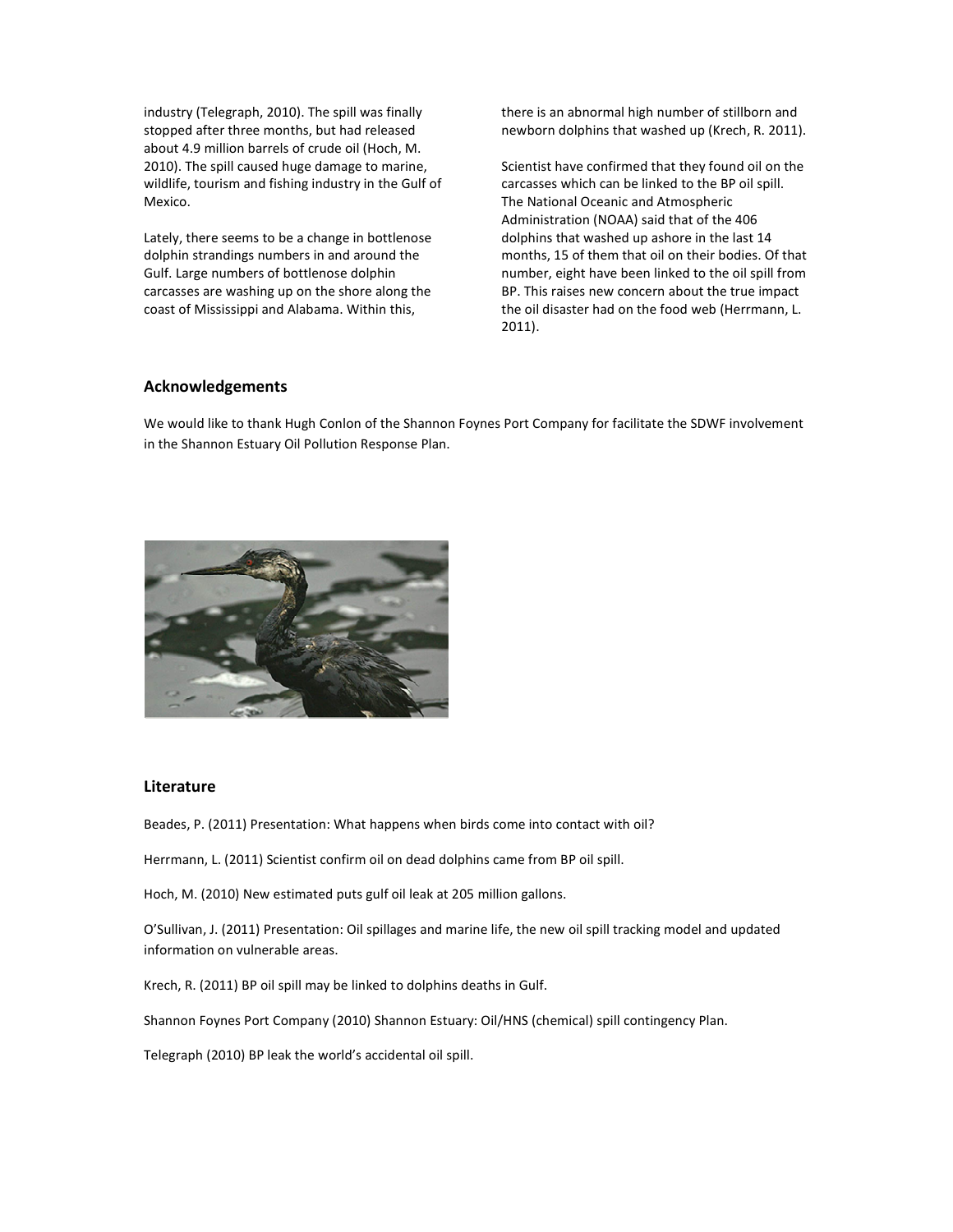# Appendix I: Contact list

| <b>Contact</b>                      | <b>Office Telephone</b> | Home<br><b>Telephone</b> | <b>Mobile</b> | Fax        |
|-------------------------------------|-------------------------|--------------------------|---------------|------------|
| <b>IRCG Duty Operator</b>           | 999/                    |                          |               | 01 6620795 |
|                                     | 01 6620922              |                          |               |            |
| Garda                               | 999                     |                          |               |            |
| Department of Health,               | 061 31 6655             |                          |               |            |
| Mid West Board                      |                         |                          |               |            |
| <b>Limerick Search and Rescue</b>   | 061 416653              | 061 326240               |               |            |
| <b>SFPC Pollution Coordinator -</b> | 069 73 103              | 061 393289               | 087 2542264   | 069 65552  |
| A. Coghlan                          |                         |                          |               |            |
| <b>SFPC Pollution Officer -</b>     | 069 73 103              | 061 331712               | 087 90673308  | 069 65552  |
| H. Conlon                           |                         |                          |               |            |
| <b>SFPC Duty Harbour Master:</b>    | 069 73 103              |                          | 087 2560427   | 069 65552  |
| Day                                 |                         |                          |               |            |
| <b>SFPC Duty Harbour Master:</b>    | 069 73 103              |                          | 087 2542266   | 069 65552  |
| Night                               |                         |                          |               |            |
| Press/Media Advisors M.             | 061 397625              |                          | 087 2556494   |            |
| Walsh                               |                         |                          |               |            |
| Deparment of Environment            | 01 6793377              |                          |               |            |
| Shannon Regional Fisheries          | 061 455171              | 061 454 461              | 087 2425017   |            |
| <b>Board Eamon Cusack</b>           |                         |                          |               |            |
| Limerick City Council-              | 061 407193              |                          | 087 6784264   |            |
| Paul O'Grady                        |                         |                          |               |            |
| Limerick County Council-            | 061 496000              | 061330487                | 087 2113394   | 061 496001 |
| M. Reidy                            |                         |                          |               |            |
| Clare County Council -              | 065 6821616             |                          |               |            |
| Sean Ward                           |                         |                          |               |            |
| Kerry County Council-               | 066 7121111             |                          | 087 9878198   |            |
| Mike Boyce                          |                         |                          |               |            |
| Galway County Council-              | 091 509000 x236         |                          | 087 2310474   |            |
| John Frawley                        |                         |                          |               |            |
| GIS Adviser-                        | 065 6892250             |                          | 086 6388883   |            |
| Aidan McGrath                       |                         |                          |               |            |
| Oil Spill Response Limited          | 00 44 1703 331551       |                          | 00 44 1703    |            |
|                                     |                         |                          | 331972        |            |
| <b>HNS-Breamer Howells</b>          | 00 44 1646 697041       |                          |               |            |
| (24hr)                              |                         |                          |               |            |
| $HNS - Enva (24 hr)$                | 057 8678600             |                          |               |            |
| SDWF-Simon Berrow                   |                         |                          | 087 8545450   |            |